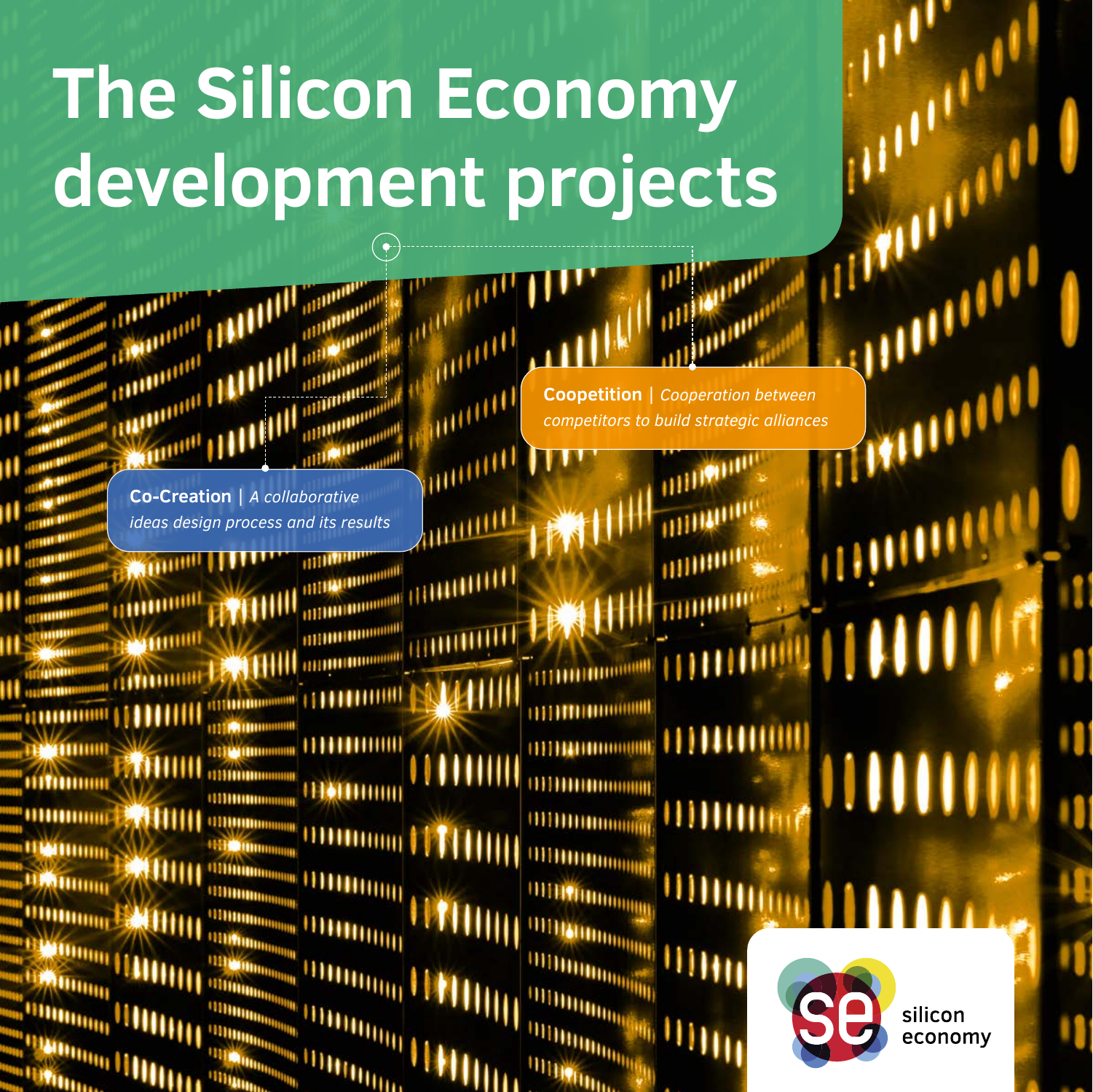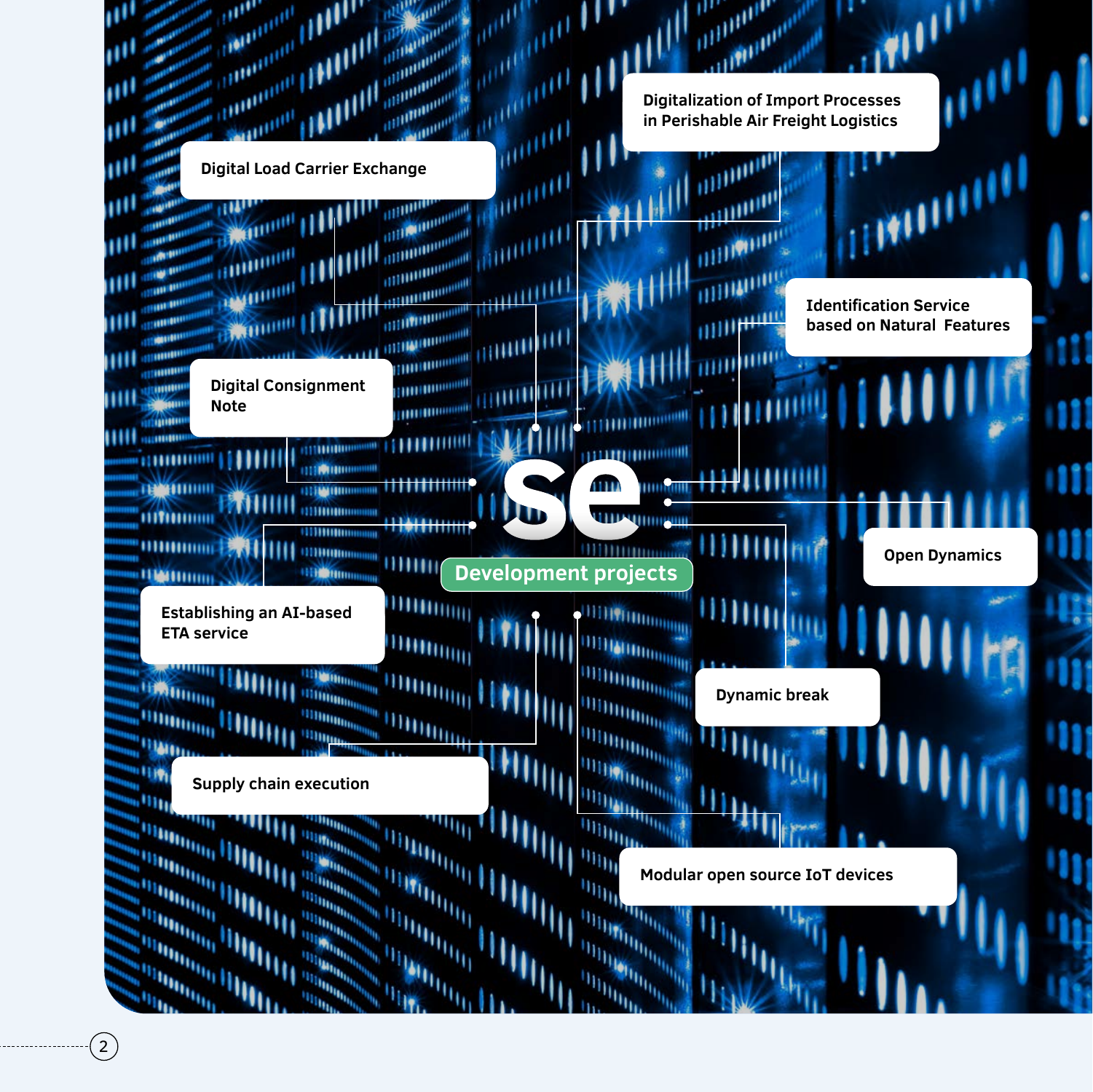# **No developments without applications**



# $(\bullet)$

**gile development projects are an important component of the implementation strategy for the Silicon Economy.** In the projects at Fraunhofer Institute for Material Flow and Logistics IML, solutions and components are developed for the platform economy of the future based on specific logistics use cases. One focus is on the development of technical components for Silicon Economy services and platform components for the networking of platforms and data exchange. **A**

The duration of the development projects is usually less than a year. On a regular basis, topics for new development projects are determined – based on previous research results and with an eye to the requirements of logistics companies. Specific use cases are processed in the projects. All research results, concerning both software and hardware, are available as open source. Partners from industry are integrated in many development projects. Each company can pursue its specific benefit prospects in the context of the project. The Silicon Economy allows them to learn about new ways of working and thinking and to build new networks.

### **Platform components** ensure the compatibility of Silicon Economy platforms.

**Technical components** help to set up Silicon Economy services.

**IoT devices** are the hardware components.

3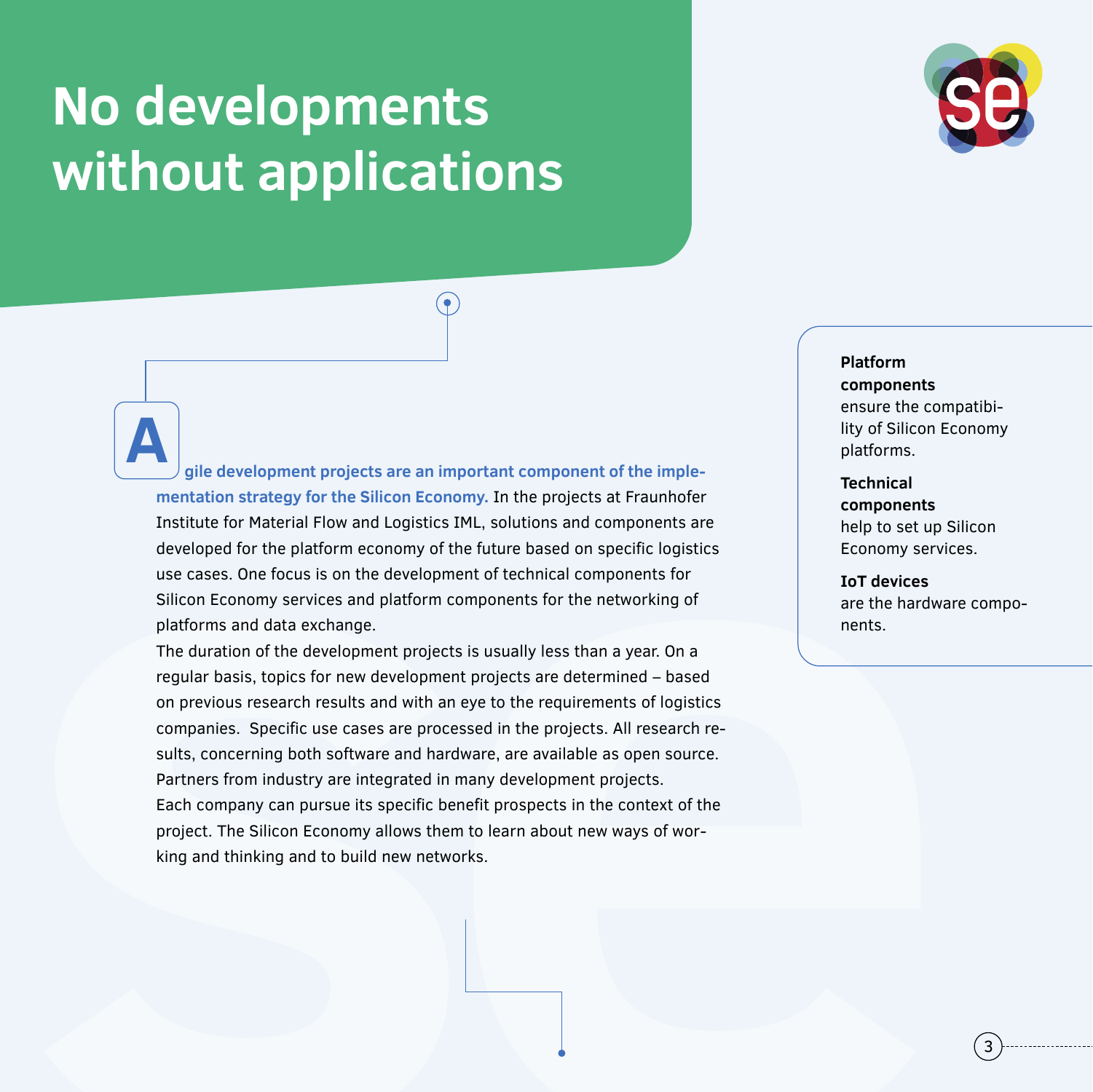# **Digital Load Carrier Device**

Duration: 10 months, 7/2020 – 4/2021



VIDEO

Whether with euro pallets, small load carriers or box pallets: load carrier exchange processes still take place today in a largely analog world; in the digital world, isolated solutions predominate. That is why the »Digital Load Carrier Exchange« development project focusses on designing a uniform and as simple an exchange process as possible with regard to hardware and software.

#### **Contact**

Patrick Becker, patrick.becker@iml.fraunhofer.de Julian Hinxlage, julian.hinxlage@iml.fraunhofer.de

# **Digitalization of import processes in perishable air freight logistics**

Duration: 7 months, 5/2021 – 11/2021

International airports connect production sites and consumer markets in metropolitan areas throughout the world and play a vital role in high-end and express transportation, in particular where perishable freight is concerned. The project intends to ensure that customs clearance processes can be paperless. The components developed in the project are to be tried out and tested in a series of tests to be run under realistic conditions in cooperation with companies in the industry.

#### **Contact**

Oliver Ditz, oliver.ditz@iml.fraunhofer.de Emanuel Skubowius, emanuel.skubowius@iml.fraunhofer.de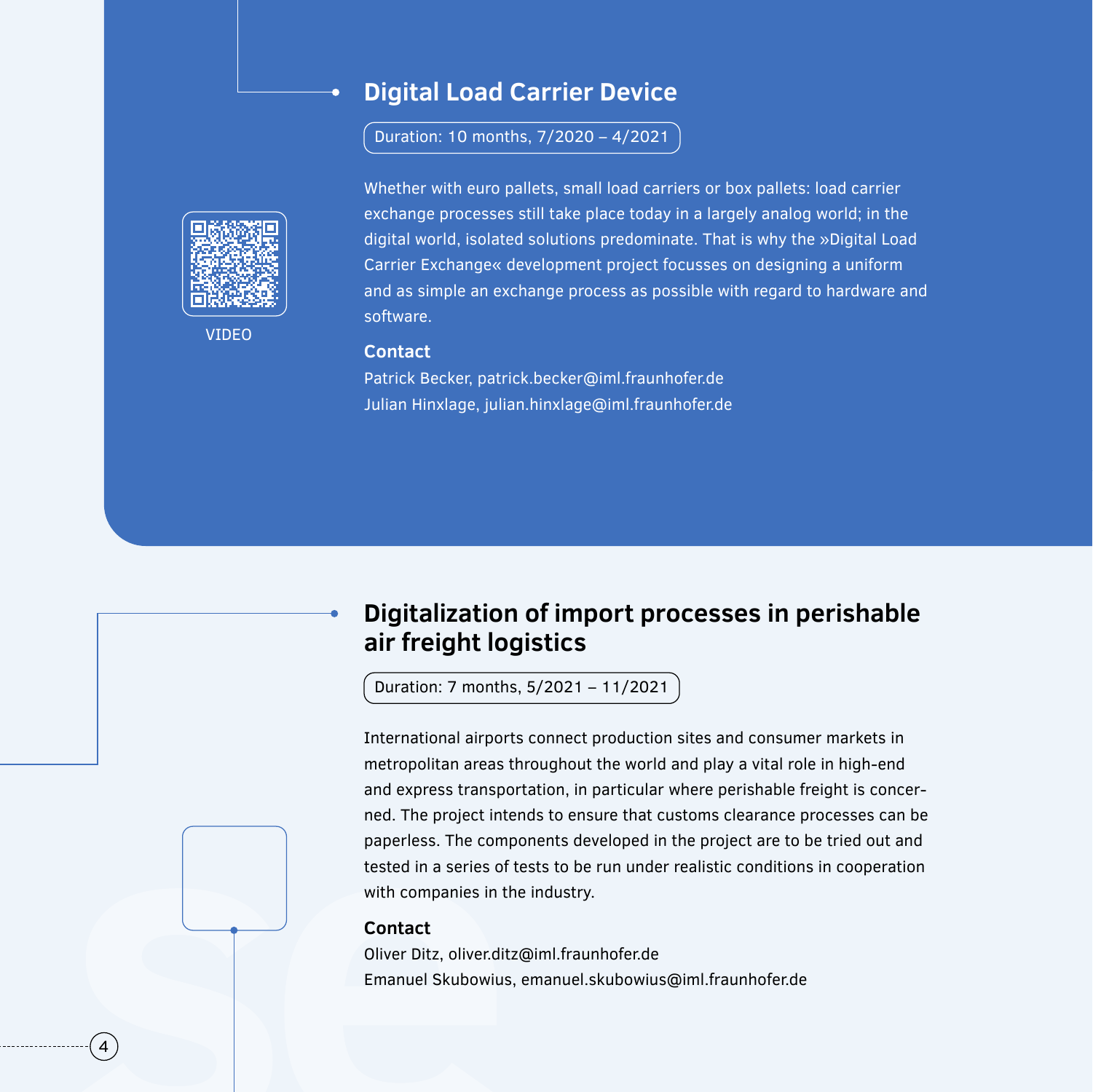# **Identification Service based on Natural Features**

Duration: 7 months, 5/2020 – 11/2020

The identification processes for load carriers are still very time and personnel-intensive, as they are mainly based on barcodes. In this context, the project is developing a fully automated recognition and identification system for shipping units without barcodes.

## **Contact**

Julian Hinxlage, julian.hinxlage@iml.fraunhofer.de Jérôme Rutinowski, jerome.rutinowski@tu-dortmund.de



# **Building an AI-based ETA service**

Duration: 10 months, 7/2020 – 4/2021

The stated goal of any logistics service provider is to provide its customers with reliable arrival times. In the development project the scientists now want to set up a learning system arranged in the form of an open framework.

### **Contact**

Kai Hannemann, kai.hannemann@iml.fraunhofer.de Alex Rotgang, alex.rotgang@iml.fraunhofer.de



VIDEO



**STORY**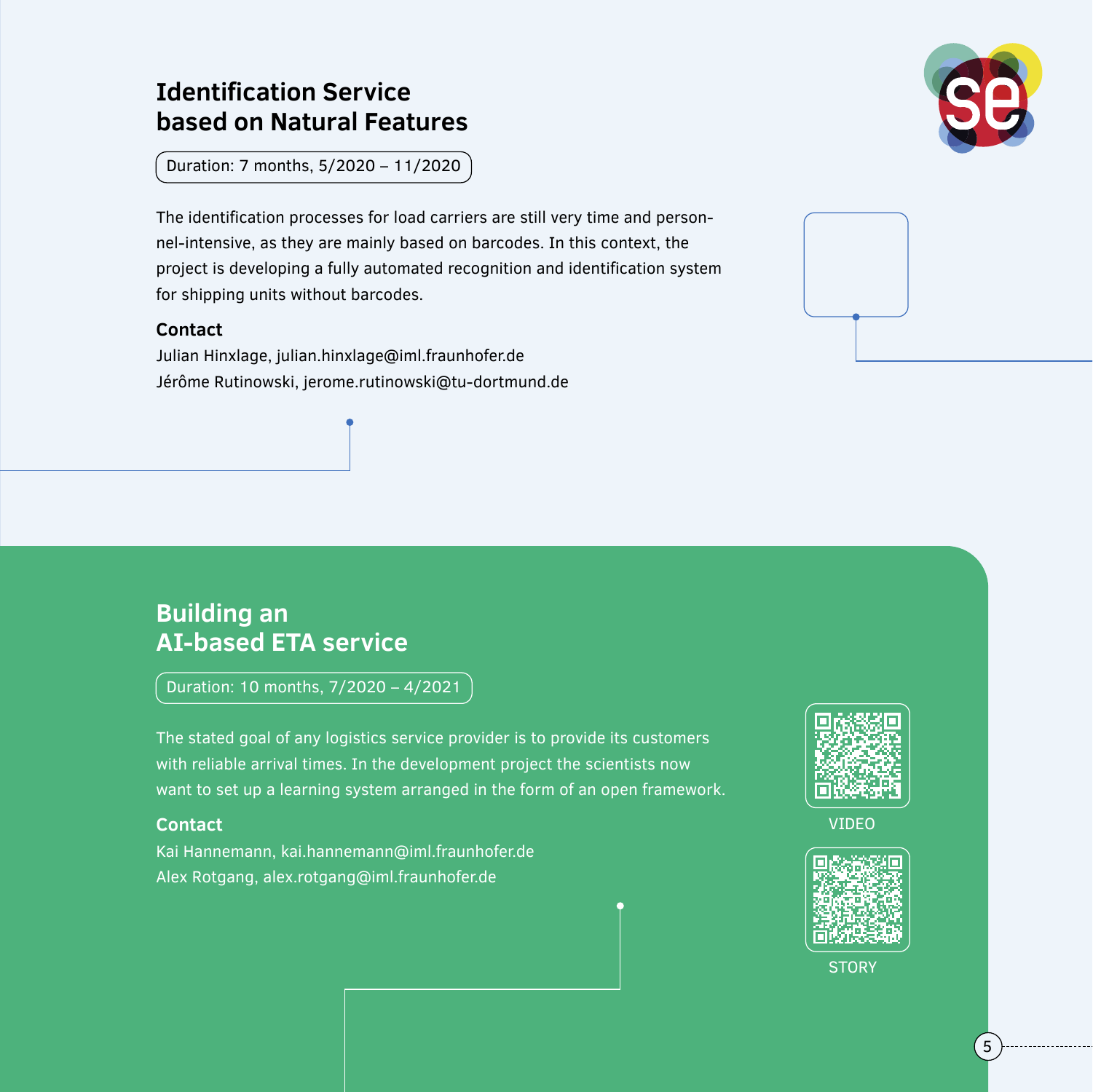# **Dynamic Break**

Duration: 10 months, 7/2020 – 4/2021



**STORY** 

Work organization and resource control in the warehouse can become more flexible through dynamic breaks organization. In the development project the scientists are developing an exemplary service that can be integrated in the IT infrastructure and the logistics processes of both a company and the transport itself.

#### **Contact**

Veronika Kretschmer, veronika.kretschmer@iml.fraunhofer.de Norman Grünewald, Norman.Gruenewald@iml.fraunhofer.de

# **Supply Chain Execution**

Duration: 10 months, 7/2020 – 4/2021



VIDEO



**STORY** 

Because of the low value of each individual article within C-parts supply, logistics companies are under particular pressure to design efficient processes. At the same time, the potential for intelligent services to reduce the planning and organization effort is great. In the »Supply Chain Execution« development project, various services for the exchange of information in large supply chains and logistics networks are now being developed which will become part of the Silicon Economy as open source solutions.

#### **Contact**

Emanuel Skubowius, emanuel.skubowius@iml.fraunhofer.de Jana Jost, jana.jost@iml.fraunhofer.de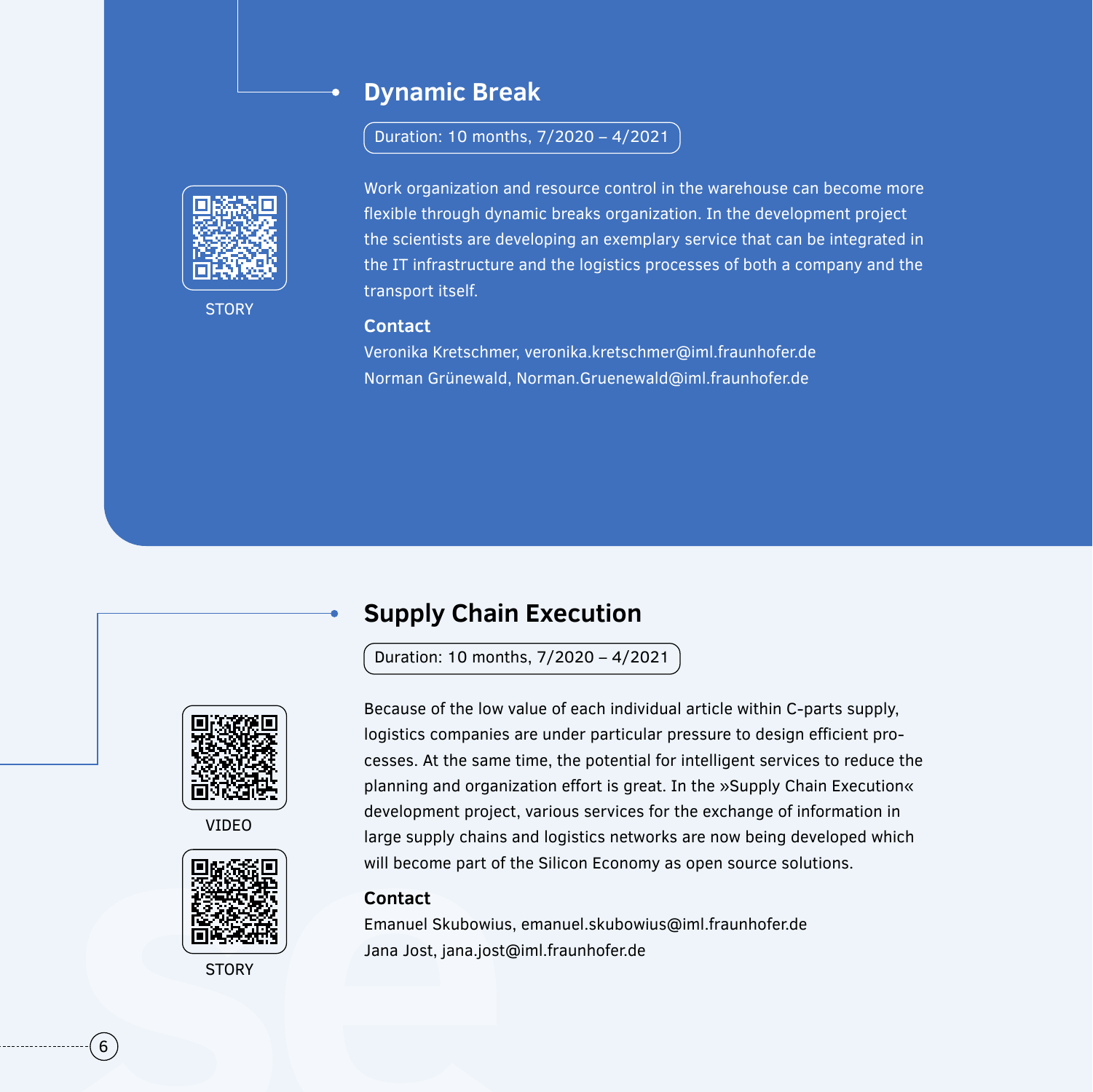# **Modular Open Source IoT-Devices**

Duration: 16 months, 7/2020 – 10/2021

It is elaborate and expensive to develop IoT devices that are individually adapted to the processes and conditions of a logistics company and that capture, store, process and transmit data. Qualitative advantages and indirect savings cannot be determined and visualized without a proof-of-concept in real operation. In the »ModularOpen Source IoT Devices« development project a modular system is being developed that makes a simple configuration of IoT devices possible.

#### **Contact**

Sebastian Wibbeling, sebastian.wibbeling@iml.fraunhofer.de Sören Kerner, soeren.kerner@iml.fraunhofer.de



7



#### BLOCKCHAIN-DEVICE

# **Open Dynamics**

Duration: 15 months, 8/2020 – 10/2021

There are still practically no automated guided vehicles (AGV) working fully autonomously today. The few autonomous systems that do exist are proprietary and do not offer any standard interfaces. In this context, this project aims to extend a swarm robot's application area from within halls and warehouses to include outdoor areas. The main focus is on navigation and simulation as well as sensor technology and localization. The project builds on the research results and vehicle base of the LoadRunner®. The AGV, a Fraunhofer IML development, is considered to be the first component for the Silicon Economy.

#### **Contact**

Sören Kerner, soeren.kerner@iml.fraunhofer.de Guido Follert, guido.follert@iml.fraunhofer.de